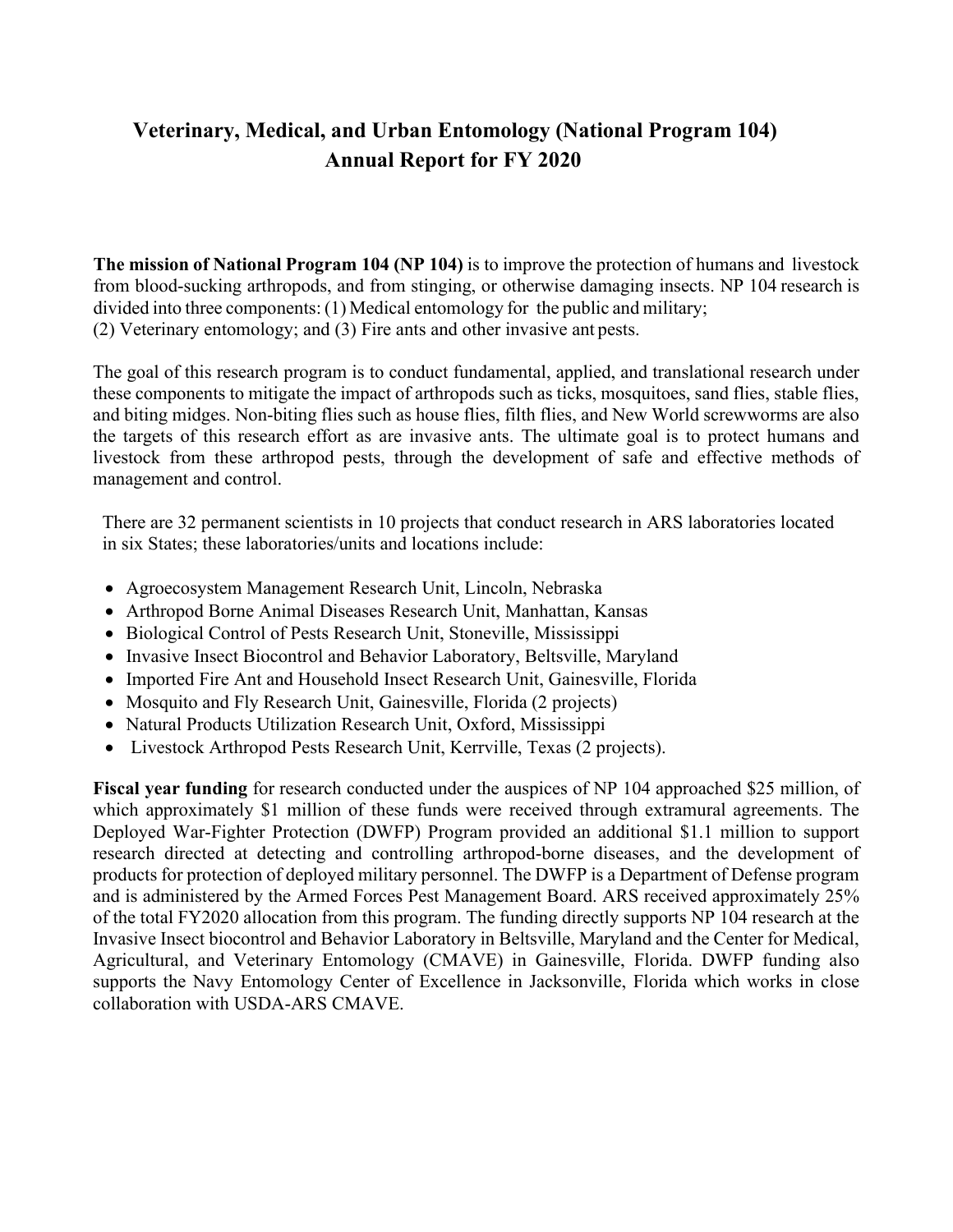**The quality and impact of NP 104 research in 2020** was evidenced by the following researchrelated activities and products:

- o 8 new invention disclosure or patent applications;
- o 1 patent issued;
	- Patent No. 10,568,320: Biologically-Based Control Methods for Insect Pests
- o 4 new Cooperative Research and Development Agreements;
- o 5 new Reimbursable and Trust Agreements;
- o 3 new Interagency Agreements; and
- o 12 new Material Transfer and Material Transfer Research Agreements.

**These technology transfer efforts** include the development of better insecticides and insecticide formulations, traps, and repellents. NP 104 scientists work closely with the U.S. Environmental Protection Agency (EPA), as subject matter experts on mosquitoes, ticks, and provide input regarding repellent labeling. In addition, NP 104 personnel provide the USDA Animal and Plant Health Inspection Service (APHIS) with direct research support of the Imported Fire Ant Quarantine, Cattle Fever Tick Eradication Program, and Screwworm Eradication Program.

**Scientists in NP 104 published 79** papers detailing their research findings in a wide variety of peerreviewed journals that cover a diverse range of disciplines. The following are select examples:

- Biology and Behavior Scientific Reports, Genes Genomes Genetics, PLoS One, Journal of Vector Ecology, Journal of Apicultural Research, Journal of Wildlife Diseases, Ecosphere;
- Biochemistry and Chemistry Archives of Industrial Hygiene and Toxicology, Biomolecules, Journal of Agricultural and Food Chemistry, G3, Genes/Genomes/Genetics;Entomology - Biocontrol Science and Technology, Environmental Entomology,Insects,Journal of Vector Ecology, Medical and Veterinary Entomology, Annals of the Entomological Society of America, Insect Science;
- Medicine/Public Health Frontiers in Cellular and Infection Microbiology, Journal of Infectious Diseases and Therapy, Journal of School Health, Istanbul Journal of Pharmacy, Journal of Medical Microbiology, Journal of the American Mosquito Control Association, Journal of the Florida Mosquito Control Association

Research results were also communicated in numerous trade journals that target our customer/stakeholder base.

**Internationally,** NP 104 scientists participated in research collaborations with scientists in Argentina, Australia, Brazil, Canada, China, Costa Rica, Ecuador, Egypt, French Polynesia, Greece, Israel, Italy, Kazakhstan, Kenya, Netherlands, New Zealand, Panama, South Korea, Sweden, Thailand, United Kingdom and Vietnam. These research collaborations allow access to places where many of our invasive species originated, and also increase the depth of our intellectual capital with original ideas from different perspectives.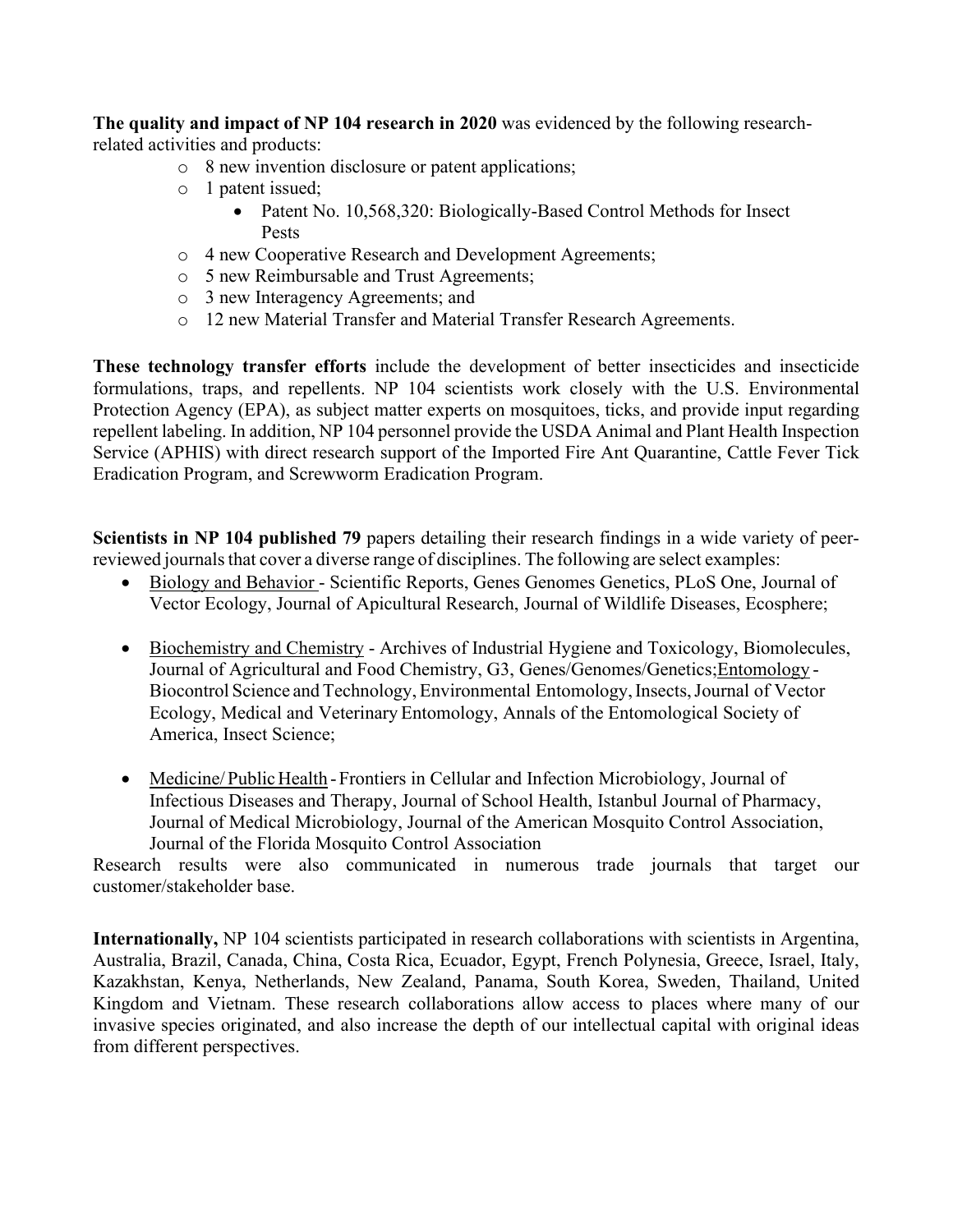#### **Personnel in NP 104**

#### **New scientists in NP 104 2020:**

**Dr. Robert Miller,** National Program Leader, formally from the Cattle Fever Tick Research Laboratory, Edinburg, Texas joined the Office of National Programs in Beltsville, Maryland.

**Dr. Kelly Harrison**, Post-Doctoral Researcher, joined the Agroecosystem Management Research Unit in Lincoln, Nebraska

**Dr. Bethany McGregor,** Research Entomologist, joined the Arthropod-Borne Animal Diseases Research Unit, Manhattan, Kansas

**Dr. Alden Estep III**, Entomologist, joined the Mosquito and Fly Research Unit in Gainesville, Florida.

**Dr. Edmund Norris**, Entomologist, joined the Mosquito and Fly Research Unit in Gainesville, Florida.

#### **The following scientist retired:**

**Dr. David Taylor,** Research Entomologist, USDA-ARS Agroecosystem Management Research Unit, Lincoln, NE The distinguished record of Dr. Taylor is recognized world-wide and he will be missed at NP 104.

#### **The following scientists in NP 104 received prominent awards in 2020:**

**Dr. Jerry Zhu,** was elected as the President of the International Society of Chemical Ecology. He was also awarded the 2020 OECD Fellowship from the Co-Operative Research Programme: Sustainable Agricultural and Food Systems to conduct research entitled "Development of novel technologies in integrated biting fly management via understanding physiological mechanisms of spatial and contact repellency."

## *Notable Research Accomplishments by Program Components*

## **Component 1:** *Medical Entomology for the Public and the Military*

Treated military uniform compromised by pesticide-resistant mosquitoes. Military camouflage uniforms are routinely treated with permethrin to repel disease-carrying mosquitoes. This protects the military service members while they operate in environments where mosquito-vectored diseases are endemic. ARS researchers in Gainesville, FL, and U.S. Department of Defense collaborating scientists completed and published a study clearly demonstrating that treated military uniform efficacy may be completely ineffective at preventing bites by pyrethroid-resistant strains of *Aedes aegypti*, a vector of numerous human diseases. Fortunately, this study also showed that the protection provided by N,N-Diethyl-meta-toluamide (DEET)-based repellents was unaffected by resistance to pyrethroids. This information will aid in the risk assessment of different operational environments and lead to changes in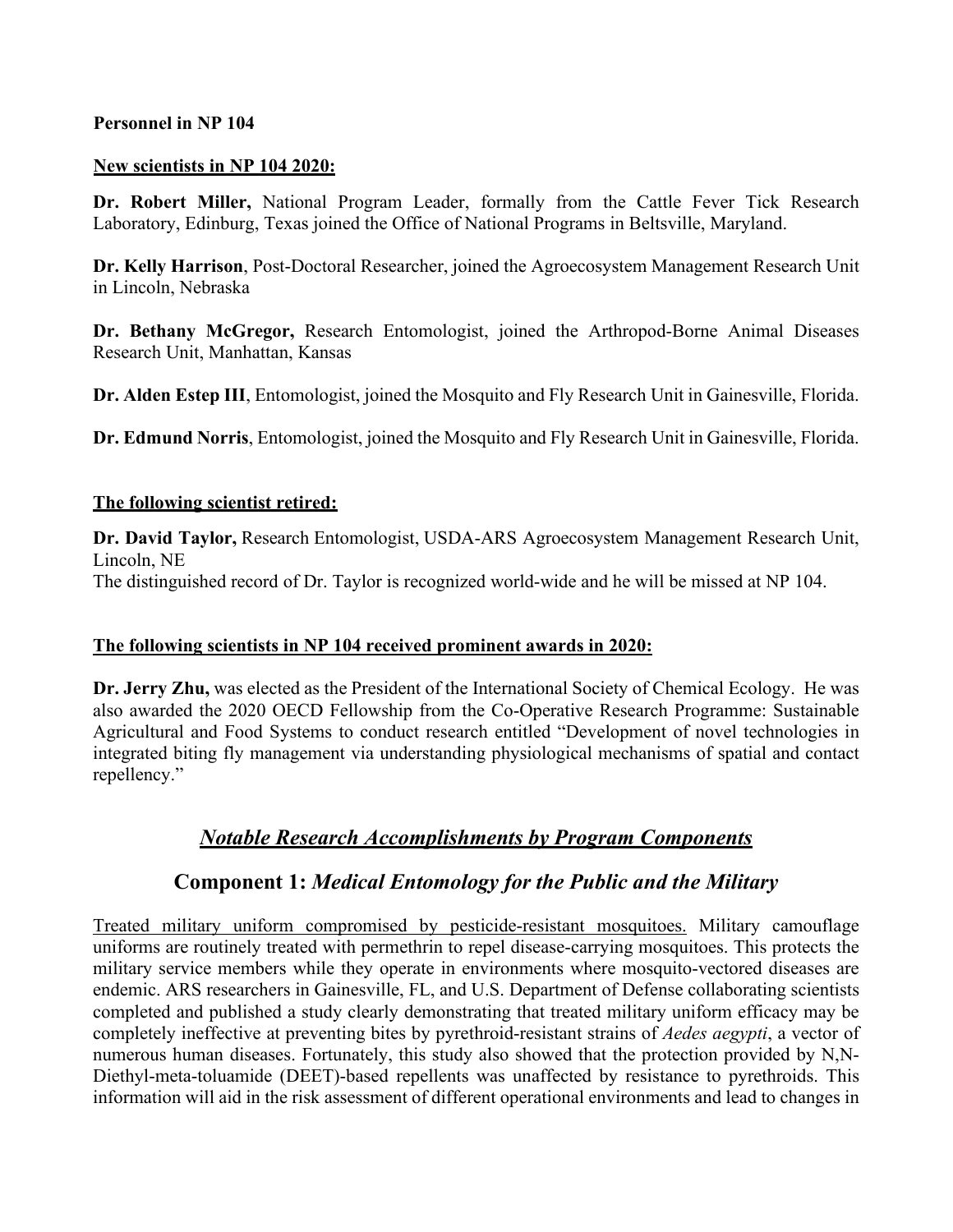procedures and chemicals used to protect at-risk military members operating in areas where pyrethoidresistant mosquitoes exist.

Discovery of synergists for topical and spatial repellents that circumvent pesticide resistant mosquitoes. Pyrethroids are one of the most commonly used classes of insecticides. The acids of three common pyrethroids were shown to be nontoxic to mosquitoes. ARS researchers in Gainesville, FL, along with partners at the University of Florida, discovered these pyrethroid acids have significant synergistic spatial repellent activity. Synergists are compounds that, when added to a pesticide or repellent, greatly increase the efficacy or repellency over the pesticide or repellent alone. The repellency measured was greater than the topical repellent N,N-Diethyl-meta-toluamide (DEET), was often better than the repellency of the parent pyrethroids and showed little cross resistance in a pyrethroid-resistant Puerto Rico strain of mosquitoes. Most important, synergism caused by the pyrethroid acids, when combined with several repellent compounds, increased protection of human arms from biting mosquitoes. Using these synergists may increase bite protection for existing and novel compounds, including protection against resistant mosquitoes that can transmit diseases such as dengue, Zika, chikungunya, and yellow fever.

House flies collected in agricultural settings carry antimicrobial-resistant bacteria. House flies are primary pests of confined livestock operations such as dairies, and due to their close associations with humans, are nuisance pests in domestic settings. Adult flies frequent microbe-rich substrates such as garbage dumpsters and animal manure, where they encounter and ingest bacteria during feeding and reproduction. To assess human and animal health risks, bacteria were enumerated from whole flies, identified to species, and tested for susceptibility to 14 antimicrobials. Both male and female flies carried antimicrobial-resistant (AMR) bacteria: 36 of 38 isolates (95 percent) were resistant to more than one antimicrobial, 33 (87 percent) were multidrug-resistant (MDR); and 24 isolates were resistant to more than 4 antimicrobials. Remarkably, some isolates were resistant to up to 8 types of antimicrobial drugs used in human and animal medicine. Bacterial isolates included both commensal bacteria such as coliforms and pathogenic species of *Providencia*, *Proteus, Serratia* and *Klebsiella*. While AMR carriage by commensal bacteria may not pose a direct threat, these microbes carrying AMR genes can serve as a source of resistance that can be transferred to other bacterial pathogens. Furthermore, house flies have been shown to facilitate this type of lateral gene transfer among organisms which can occur in the gut of the fly. These results suggest that flies may play a role in harboring and disseminating bacteria, including AMR and MDR strains and potential pathogens that pose a risk to both human and animal health. The results add to the growing evidence implicating flies as major players in disease ecology, epidemiology, and possibly the dispersal of AMR genes. These findings also suggest that we can sample flies for surveillance of existing and emerging pathogen and AMR threats in the environment.

Development of a rapid resistance assay to aid in mosquito control. Pyrethroids have been used in the control of mosquitoes for years. Due to their heavy use, many populations of mosquitoes became resistant to pyrethroids. Rapid detection of resistance allows for the proper pesticide selection for mosquito abatement. ARS researchers in Gainesville, FL, and collaborating scientists at the U.S. Department of Defense developed a novel, rapid assay for genetic assessment of pyrethroid resistance in the southern house mosquito, *Culex quinquefasciatus*. This assay is quick, inexpensive, and fits within existing assay systems for several species of mosquitoes. The assay is currently being tested in a Florida study and will soon be implemented in Louisiana.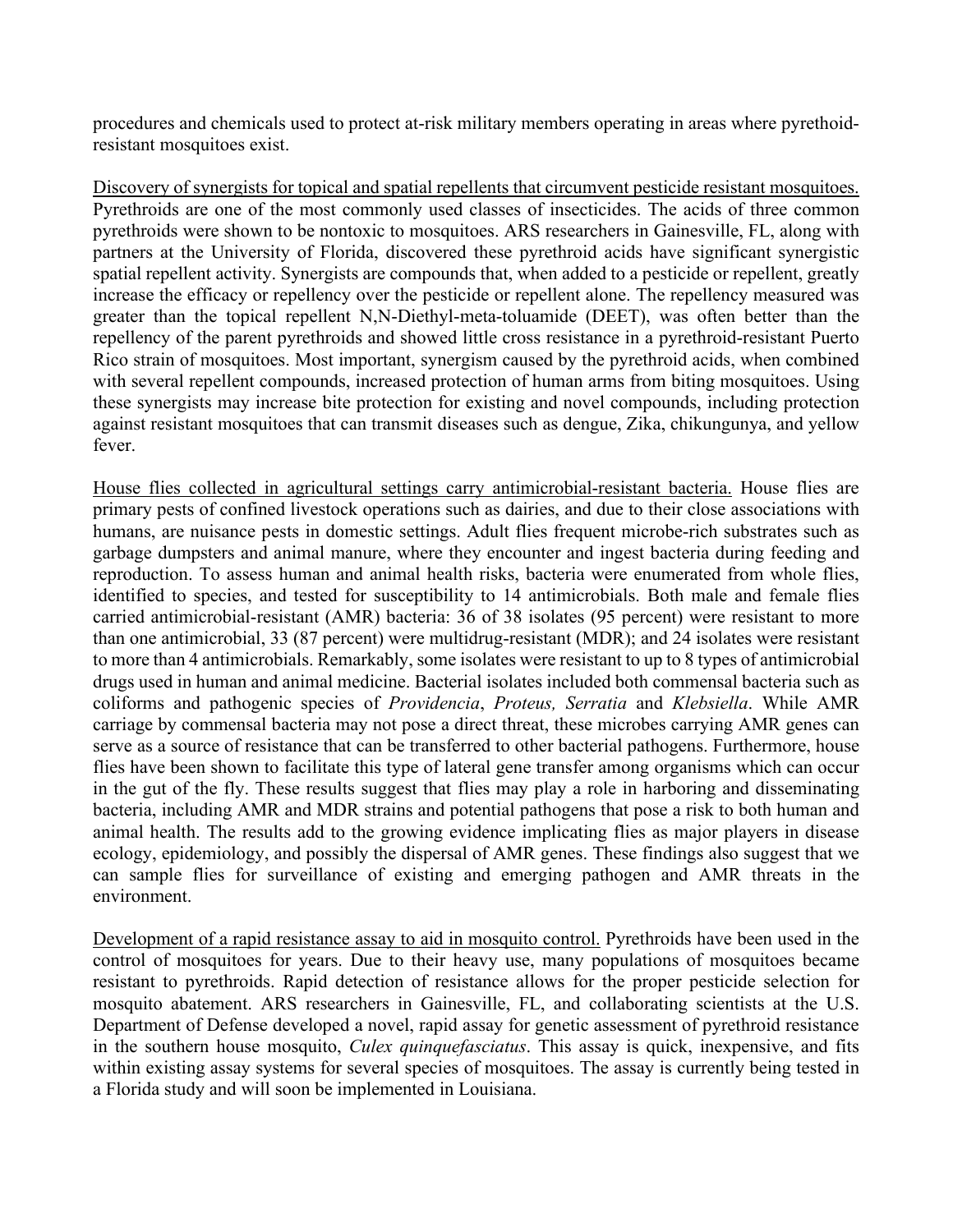### **Component 2:** *Veterinary Entomology*

Attractant-impregnated sticky film for stable fly mass trapping. Stable flies feed on livestock and cause significant animal stress and loss of vigor. This leads to production losses, increased susceptibility to disease, and sometimes death. These flies are also a nuisance pest of domestic pets, zoo animals, and humans in some U.S. coastal areas. Current stable fly control methods are costly and ineffective . ARS scientists in Lincoln, NE, in conjunction with an industry partner, developed an attractant-impregnated adhesive tape for mass trapping stable flies. The traps can reduce stable fly induced stress and avoidance/defensive behaviors of confined cattle by up to 80 percent, and result in improved cattle weight gain and milk production. This technology contains no pesticides. Therefore, it is safer for the environment. It also has potential for reducing stable flies on pets, zoo animals, and on humans in coastal communities which currently do not have the ability to effectively control this pest using conventional pesticides or traps. An international patent was granted on this technology.

House flies carry and can potentially transmit bacterial pathogens associated with bovine respiratory disease. House flies are major nuisance pests at feedlots and are of concern to animal health since they acquire, harbor, and transmit numerous pathogens. Bovine respiratory disease (BRD) is an economically important and complex illness of cattle associated with several bacterial and viral species. It is not clear what role flies play in harboring and transmitting bacterial pathogens associated with BRD. ARS scientists in Manhattan, KS, collected house flies from a commercial feedlot where cattle were suffering from apparent respiratory illness. Two different methods were used to examine the prevalence of the three main BRD bacterial pathogens *Mannheimia haemolytica*, *Pasteurella multocida,* and *Histophilus somni* in male and female flies. Using both methods, *M. haemolytica* was detected in 11.7 percent of house flies, followed by *P. multocida* (5 percent) and *H. somni* (3.3 percent). The presence of BRD bacterial pathogens in house flies suggests they can play a role as reservoirs and disseminators of the bacteria in the feedlot environment. Further, infected flies pose a risk transmitting BRD when they acquire pathogens from sick animals and subsequently associate with healthy animals.

Novel insecticide shows promise for fly pests of livestock. Heavy reliance on chemical control resulted in widespread resistance to almost all available marketed pesticides for house and horn flies. ARS researchers in Gainesville, FL, and Kerrville, TX, and researchers at Northern Illinois University, The Pennsylvania State University, and Cornell University evaluated the effectiveness of the novel insecticide fluralaner against house and horn flies resistant to two commonly used insecticides, imidacloprid and permethrin. When fed to flies in sugar bait, fluralaner was 23-fold more toxic to a susceptible house fly strain than imidacloprid and more than 117-fold more toxic to an imidaclopridresistant house fly strain. It also out-performed permethrin when applied directly to the house and horn flies. At present, fluralaner is only registered for use on dogs and cats for flea control. These results indicate this material would be very useful against insecticide-resistant flies.

Toxicity of chitosan for house flies, horse flies, and blow flies. House flies, horse flies, and blow flies are important pests of humans and their associated animals. ARS scientists in Gainesville, FL, and researchers at the University of Massachusetts examined insecticidal properties of chitosan, a polysaccharide derived from chitin. Chitosan fed to adult house flies (*Musca domestica*), horse flies (*Tabanus nigrovittatus*), and blow flies (*Phormia regina*), was found to be toxic to all three. Chitosan appears to disrupt the microorganisms that live in the gut of the fly. It is easily made, commercially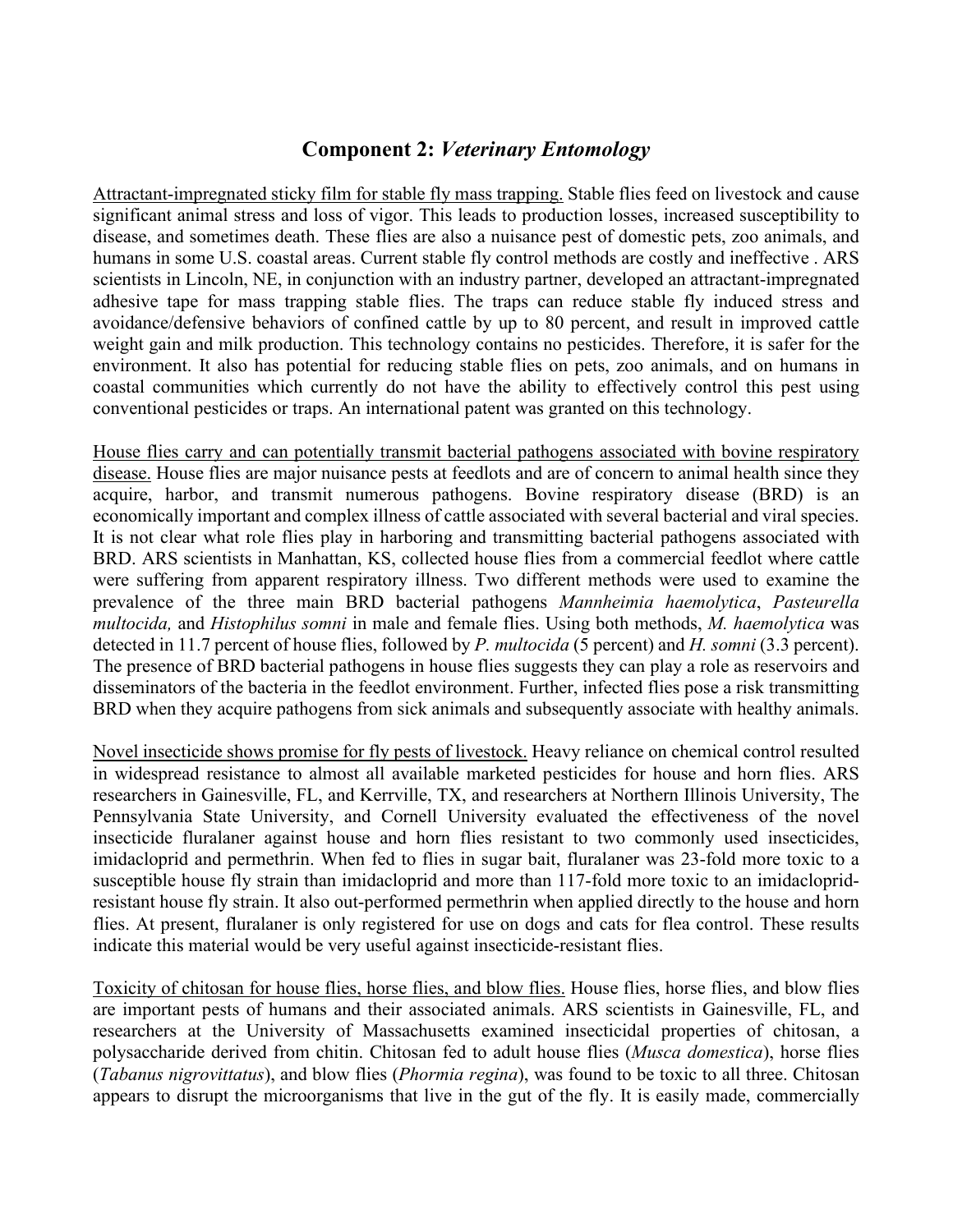produced, non-toxic to mammals, biodegradable, and used in a range of agricultural applications. Chitosan shows promise as a new environmentally friendly pesticide against house flies, horse flies, and blow flies affecting humans and livestock.

Natural compounds as insecticides and fly repellents. Fly resistance to chemical pesticides is an increasing problem and highlights the need to develop alternatives to existing fly control chemical pesticides. ARS scientists in Kerrville, TX, demonstrated the effectiveness of a number of natural compounds, including essential oils and other botanical compounds, as repellents or insecticides in laboratory bioassays against various life stages of horn flies. Cinnamon oil, spearmint oil, citronellol, and limonene each exhibited repellent activity comparable or greater than N, N-Diethyl-meta-toluamide (DEET) to horn flies. Unlike DEET, these natural plant compounds also exhibited insecticidal activity against horn flies. These compounds can be incorporated into integrated pest management strategies to suppress horn fly populations associated with livestock production, reducing losses to livestock producers and potential annoyance to nearby human populations.

Virus infection makes flies lose their appetite. Previous studies have shown that *Musca domestica* salivary gland hypertrophy virus (MdSGHV) dramatically enlarges salivary glands and prevents or delays ovarian development in its adult host, the common housefly, and could potentially be used as a biocontrol method. The effect of the virus on the fly's natural food consumption, however, remained unexplored prior to this study, which was conducted by ARS scientists in Gainesville, FL, and researchers at the University of Massachusetts. Both virus-infected and control flies were provided a choice of an 8 percent sucrose solution or a 4 percent powdered milk solution to determine food preferences. Healthy females with developing ovaries continued to consume a sugar and protein diet while infected females fed predominantly on a sugar diet. Infected flies of both sexes consumed less food than healthy flies. Infected flies in the field may spend less time visiting food sources, which could reduce their survival and the risk of human pathogen movement.

*Beauveria bassiana* is only effective against house fly larvae during a brief time window. Using entomopathogenic fungi such as *Beauveria bassiana* to manage adult house fly populations shows promising results, but little is known about whether it can be used against house fly larvae. ARS researchers in Gainesville, FL, demonstrated that temperature and diet did not modify the effectiveness of *B. bassiana* treatments against fly larvae. Additional testing revealed fly larvae are only susceptible to the pathogen when they are very young, and very high fungal doses are required to kill them. The results show that *B. bassiana* can control adult flies effectively but that larval control with this biocontrol agent is prohibitively expensive.

New and quick method to identify fever ticks resistant to pyrethroids. Cattle fever ticks were eradicated from the southeastern United States but continue to re-infest parts of southern Texas. The presence of wildlife complicates eradication efforts by spreading ticks across the Mexico-United States border into Texas. Pyrethroids are a class of pesticide used to control tick infestations on cattle in Mexico and on U.S. wildlife. However, many tick populations in Mexico are resistant to pyrethroids. Quick and accurate diagnosis of pyrethroid resistance in the cattle fever tick is critical for selecting the appropriate pesticide to use. ARS scientists in Kerrville and Edinburg, TX, and Pullman, WA, worked with collaborators at Northern Arizona University and the University of Queretaro (Mexico) to develop a new and quick method to identify fever ticks resistant to pyrethroids. This assay can detect multiple changes in the gene coding for the protein targeted by pyrethroids and which can lead to resistance.